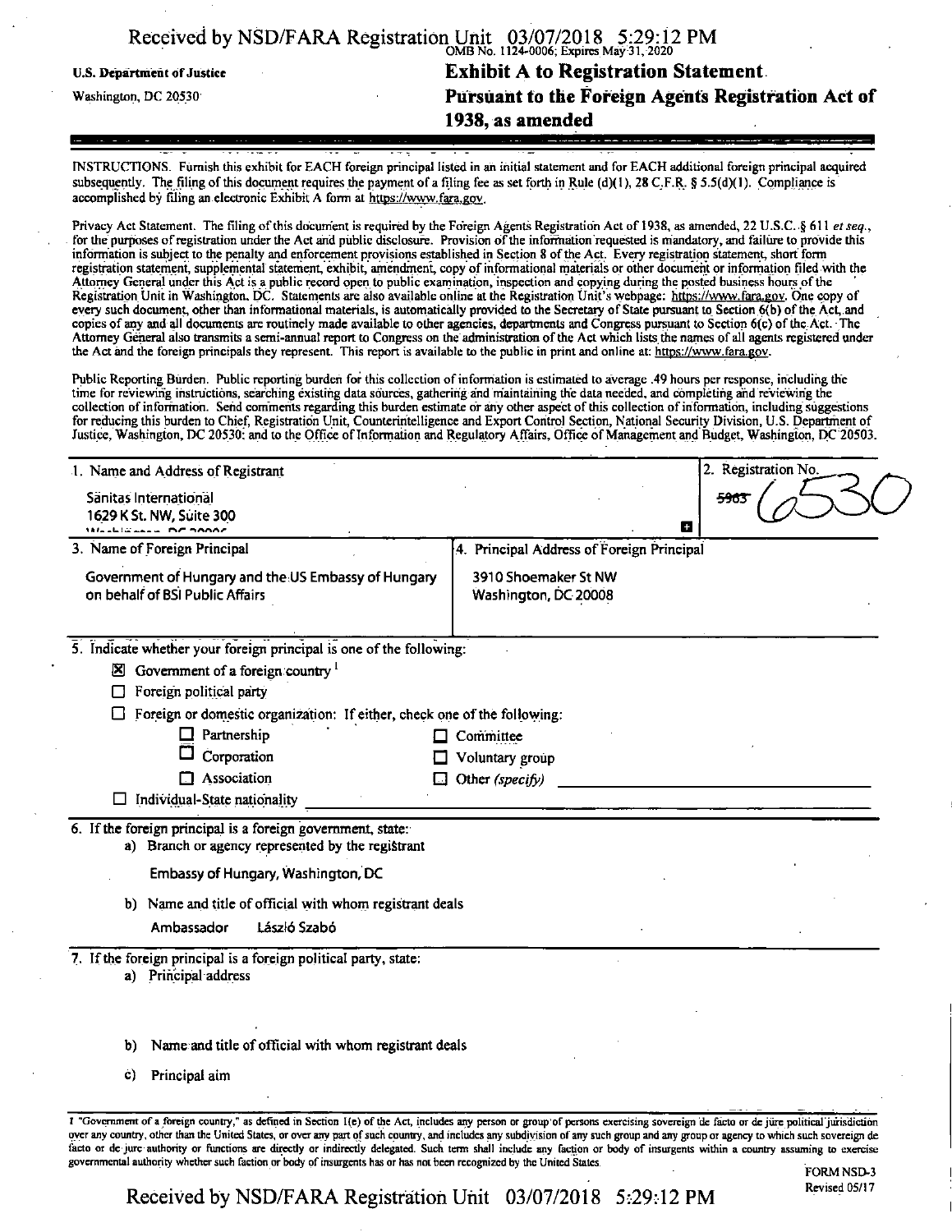## Received by NSD/FARA Registration Unit 03/07/2018 5:29:12 PM

8. If the foreign principal is not a foreign government or a foreign political party: a) State the nature of the business or activity of this foreign principal.

b) Isthis foreign principal:

| Supervised by a foreign government, foreign political party, or other foreign principal         | $Yes \Box No \Box$   |
|-------------------------------------------------------------------------------------------------|----------------------|
| Owned by a foreign government, foreign political party, or other foreign principal              | $Yes \Box No \Box$   |
| Directed by a foreign government, foreign political party, or other foreign principal           | Yes $\Box$ No $\Box$ |
| Controlled by a foreign government, foreign political party, or other foreign principal         | Yes $\Box$ No $\Box$ |
| Financed by a foreign government, foreign political party, or other foreign principal           | Yes $\Box$ No $\Box$ |
| Subsidized in part by a foreign government, foreign political party, or other foreign principal | $Yes \Box No \Box$   |
|                                                                                                 |                      |

9. Explain fiiily all items answered "Yes" in Item 8(b). *(Ifadditionalspace is needed, afull insert page must be used.)*

10. Ifthe foreign principal is an organization and is not owned or controlled by a foreign government, foreign political party or other foreign principal, state who owns and controls it.

## **EXECUTION**

In accordance with 28 U.S.C. § 1746, the undersigned swears or affirms under penalty of perjury that he/she has read the information set forth in this Exhibit A to the registration statement and that he/she is familiar with the contents thereofand that such contents are in their entirety true and accurate to the best of his/her knowledge and belief.

| Date of Exhibit A Name and Title |                             | Signature   |  |
|----------------------------------|-----------------------------|-------------|--|
| 12/07/2017                       | Christopher Harvin, Partner | Player Have |  |

Received by NSD/FARA Registration Unit 03/07/2018 5:29:12 PM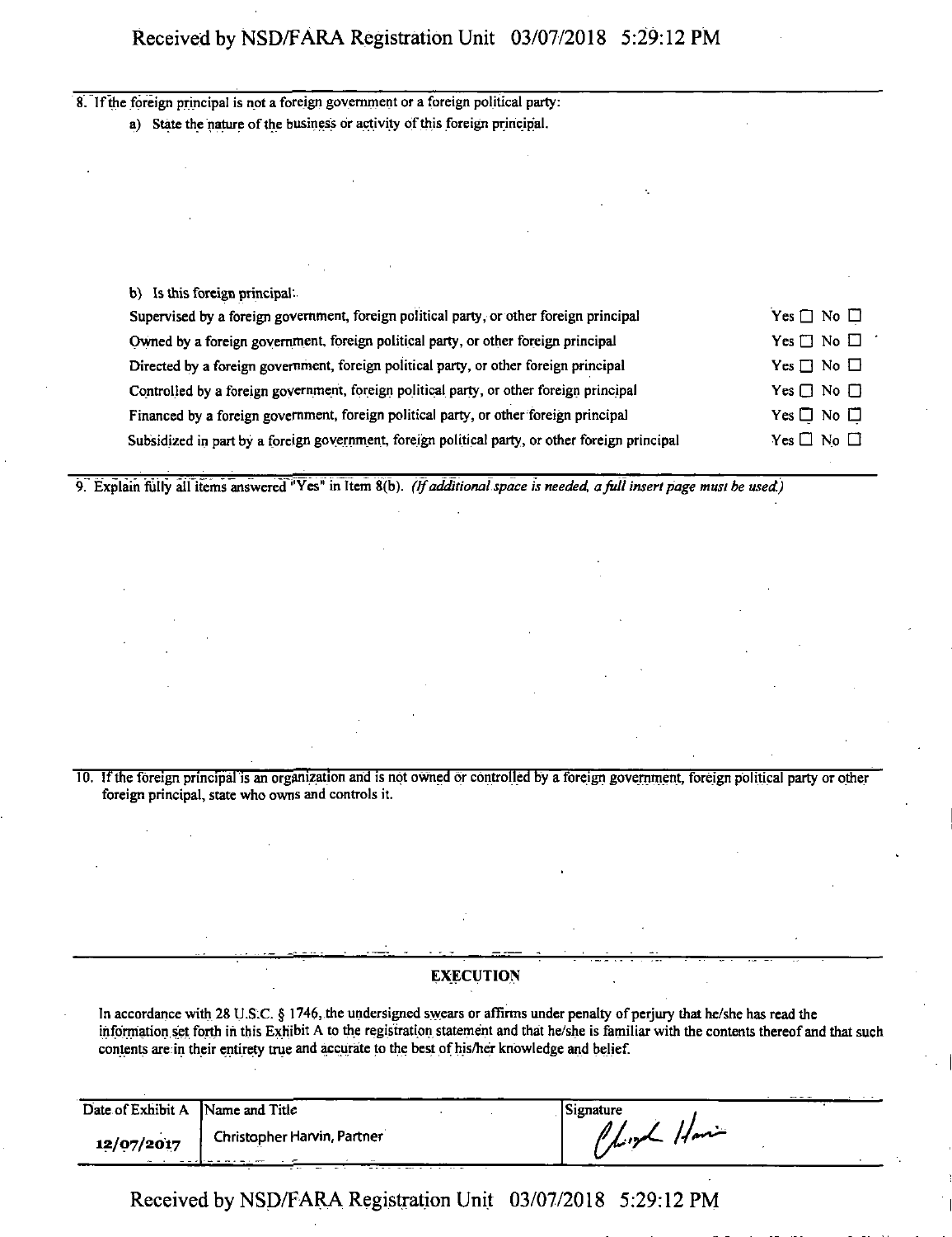|                            | Received by NSD/FARA Registration Unit 03/07/2018 5:28:54 PM |
|----------------------------|--------------------------------------------------------------|
|                            | OMB No. 1124-0004; Expires May 31, 2020                      |
| U.S. Department of Justice | <b>Exhibit B to Registration Statement</b>                   |
| Washington, DC 20530       | Pursuant to the Foreign Agents Registration Act of           |
|                            | 1938, as amended                                             |
|                            |                                                              |

INSTRUCTIONS. A registrant must furnish as an Exhibit B copies of each written agreement and the terms and conditions of each oral agreement with his foreign principal, including all modifications of such agreements, or, where no contract exists, a full statement of all the circumstances by reason of which the registrant is acting as an agent of a foreign principal. Compliance is accomplished by filing an electronic Exhibit B form at https://www.fara.gov.

Privacy Act Statement. The filing of this document is required for the Foreign Agents Registration Act of 1938, as amended, 22 U.S.C. § 611 *et seq.*, for the purposes of registration under the Act and public disclosure. Provision of the information requested is mandatory, and failure to provide the information is subject to the penalty and enforcement provisions established in Section 8 ofthe Act. Every registration statement, short form registration statement, supplemental statement, exhibit, amendment, copy ofinformational materials or other document or information filed with the Attorney General under this Act is a public record open to public examination, inspection and copying during the posted business hours ofthe Registration Unit in Washington, DC. Statements are also available online at the Registration Unit's webpage: https://www.fara.gov. One copy of every such document, other than informational materials, is automatically provided to the Secretary of State pursuant to Section 6(b) of the Act, and copies of any and all documents are routinely made available to other agencies, departments and Congress pursuant to Section 6(c) ofthe Act. The Attorney General also transmits a semi-annual report to Congress on the administration of the Act which lists the names of all agents registered under the Act and the foreign principals they represent. This report is available to the public in print and online at: https://www.fara.gov.

Public Reporting Burden. Public reporting burden for this collection of information is estimated to average .33 hours per response, including the time for reviewing instructions, searching existing data sources, gathering and maintaining the data needed, and completing and reviewing the collection of information. Send comments regarding this burden estimate or any other aspect of this collection of information, including suggestions for reducing this burden to Chief, Registration Unit. Counterintelligence and Export Control'Section, National Security Division, U.S. Department of Justice, Washington, DC 20530; and to the Office of Information and Regulatory Affairs, Office of Management and Budget, Washington, DC 20503.

| 1. Name of Registrant                                                                                 | 2. Registration No. |
|-------------------------------------------------------------------------------------------------------|---------------------|
| Sanitas International<br>1629 K St. NW, Suite 300<br>H.<br>Warkington DC SOOR<br>$\sim$ $\sim$ $\sim$ | -5963-              |

3. Name of Foreign Principal

Government of Hungary and the US Embassy of Hungary on behalf of BSI Public Affairs

Check Appropriate Box:

- 4.  $\overline{2}$  The agreement between the registrant and the above-named foreign principal is a formal written contract. If this box is checked, attach a copy of the contract to this exhibit.
- $5.$  There is no formal written contract between the registrant and the foreign principal. The agreement with the above-named foreign principal has resulted from an exchange of correspondence. If this box is checked, attach a copy of all pertinent correspondence, including a copy of any initial proposal which has been adopted by reference in such correspondence.
- 6.  $\Box$  The agreement or understanding between the registrant and the foreign principal is the result of neither a formal written contract nor an exchange of correspondence between the parties. If this box is checked, give a complete description below of the terms and conditions ofthe oral agreement or understanding, its duration, the fees and expenses, if any, to be received.

7. Describe fully the nature and method of performance of the above indicated agreement or understanding.

Please see attachment.

Received by NSD/FARA Registration Unit 03/07/2018 5:28:54 PM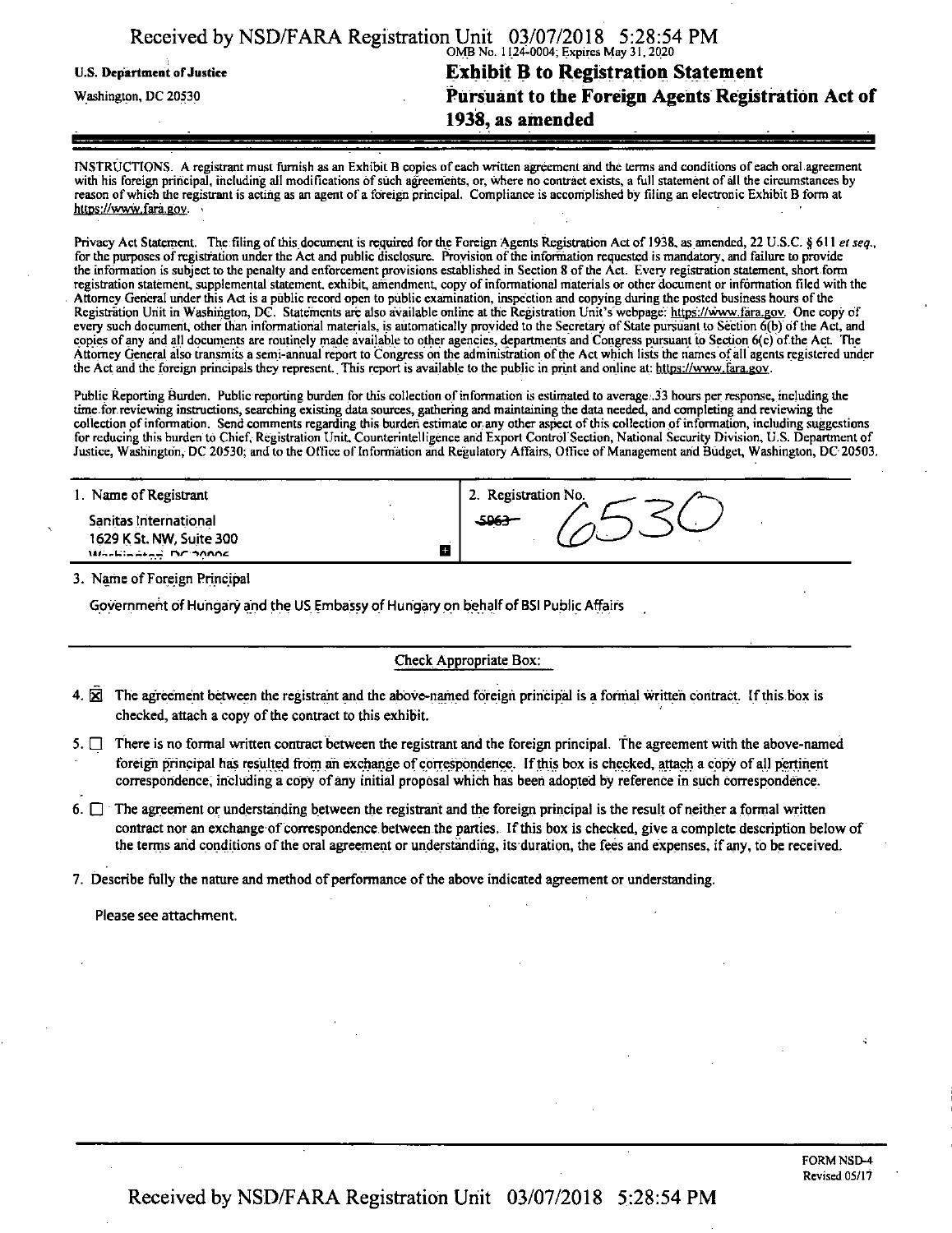8. Describe fully the activities the registrant engages in or proposes to engage in on behalf of the above foreign principal.

Sanitas International'sscope ofwork will be to promote Hungary's political and economic stability; articulate the country's commitment to regional security;strengthen relationships with western media and government officials; and provide senior level communications and outreach counsel to key leaders within the government and business community.

9. Will the activities on behalfofthe above foreign principal include political activities as defined in Section l(o) ofthe Act and in the footnote below? Yes  $\boxtimes$  No  $\square$ 

Ifyes, describe all such political activities indicating, among other things, the relations, interests or policies to be influenced together with the means to be employed to achieve this purpose.

Outreach to U.S. media and government officials as described in the attached contract.

## **EXECUTION**

In accordance with 28 U.S.C. § 1746, the undersigned swears or affirms under penalty of perjury that he/she has read the information set forth in this Exhibit B to the registration statement and that he/she is familiar with the contents thereofand that such contents are in their entirety true and accurate to the best of his/her knowledge and belief.

| Date of Exhibit B | Name and Title                                                                                                                                                                            | Signature |                                                                |  |
|-------------------|-------------------------------------------------------------------------------------------------------------------------------------------------------------------------------------------|-----------|----------------------------------------------------------------|--|
| 12/07/2017        | Christopher Harvin, Partner                                                                                                                                                               |           | $\frac{1}{\sqrt{2}}$ $\frac{1}{2}$ $\frac{1}{2}$ $\frac{1}{2}$ |  |
|                   |                                                                                                                                                                                           |           |                                                                |  |
|                   | Footnote: "Political activity," as defined in Section 1(o) of the Act, means any activity which the person engaging in believes will, or that the person intends to, in any way influence |           |                                                                |  |

Footnote: "Political activity," as defined in Section 1(o) of the Act, means any activity which the person engaging in believes will, or that the person intends to, in any way influence<br>any agency or official of the Govern domestic or foreign policies of the United States or with reference to the political or public interests, policies, or relations of a government of a foreign country or a foreign political party.

Received by NSD/FARA Registration Unit 03/07/2018 5:28:54 PM